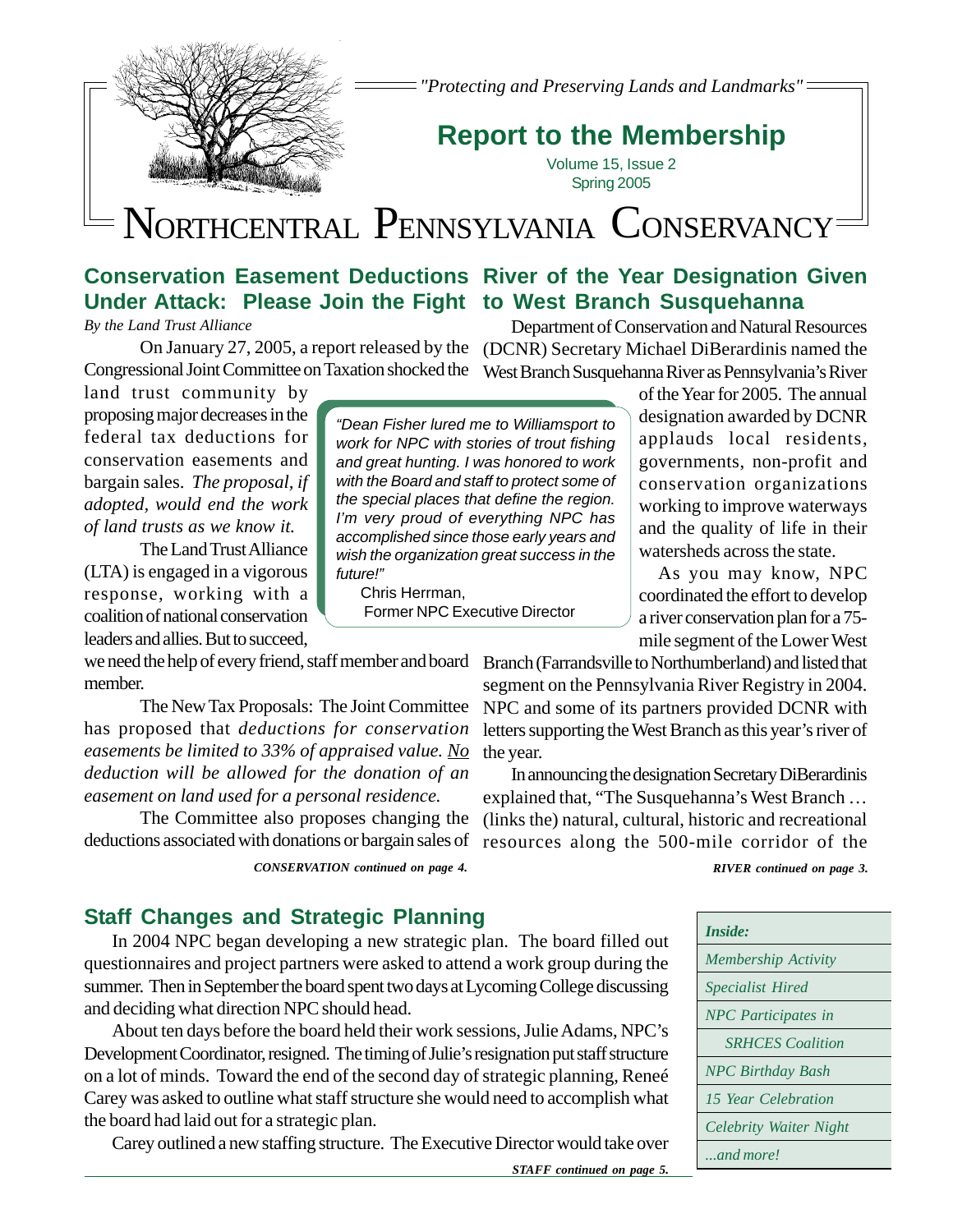# **Membership Activity from 1/15/2005 through 3/29/2005**

#### **CORPORATE MEMBERS**

Many thanks to our corporate members for their support of NPC's mission. Please take note of those businesses who have shown they care about the future of our communities and show YOUR support to them.

## **American Kestrel (\$500-749)**

Alpine Club of Williamsport Lycoming County Conservation District

#### **Small Business (\$100-499)**

Parente Randolph, LLC PA Bureau of Forestry (Tiadaghton) PMF Industries, Inc. Larson Design Group Bald Eagle Township Clinton County Economic Partnership Lycoming County Planning **Commission** Susquehanna Chapter Trout Unlimited Woodlands Bank Yoas Services, Inc.

Legacy Bank Radiant Steel Products Co. Sovereign Bank Stubler Enterprises, Inc. Wheeland Lumber Co., Inc. Woolrich Inc. Zimmer Insurance Agency

# 2

**Black Bear (\$500-999)** George and Shirley **Durrwachter** Tom Corbett Alan Viani & Jane Morgenstern William Heffner III

#### **White-tailed Deer (\$250-499)**

Chris B. Dwyer George & Molly Logue Richard & Susan Sprout Walter & Patricia Nicholson

#### **Black Cherry (\$100-249)**

Slate Run Sportsman's Association Stephen & Stephanie Budman Anne Rice & Rick Matukonis Bob & Nell Carnein Chalmer & Ruth Ann Van Horn David & Louise Stone

**GENERAL MEMBERS** Dwight & Josephine Lewis Eberhard & Mary Passarge Ernie Wheeland Gary & Susan Harris Gilbert L. Maton H. Kenneth & Marilyn G. Ruhl James & Elizabeth Lazorka Joseph Radley Judith E. Styrcula Louis Winner Jr. Malcolm Barlow Pine Creek Preservation Association W. Bruce Saunders Wade Spicer William & Nancy Pfeiffer William & Sarmite Judson

#### **Red Oak (\$50-99)**

Dan & Margery Wurster Henry Hartmann, Jr Andrea Young Carl Schlappi Carolee & Dick Thatcher Daniel Glunk & Margrit Shoemaker Donald G. Holtzman Dr. & Mrs. David Ambrose Dr. Lee Bellinger

Honorable Malcolm Muir Jim and Anne Meyer Jonathan &

 Sally Butterfield Joseph A. Pecchia Karen Rush Katherine & Sean Erno Michael Piccuta MD Mr. & Mrs. Chester Pribble R. Max Coy Shawn McLaughlin Veryl & Linda Frye William & Kelly Hastings

#### **Sugar Maple (\$35-49)**

Howard Parks Barbara Sonies Bob & Donna McCoy Boyer & Elinor Kantz Dave & Roxanne McMillan Donald Visscher Jack & Eila Campbell James A. Drobile Esq. Joseph & Ginny English Mark & Betsy Smith Max Mitchell Mike and Kelly Crist Rob Barbour

#### **White Pine (\$25-34)**

Charley & Lisa Hooper Ed & Tink Reish Grace Dooris James Berkebile Karl Herzog Larry & Maggie Emery Mark Smith Michael D. Miller Molly Costello Daly Paul W. Duck



# **Are We in Your Will?**

Remembering NPC in your will can be a way to leave a legacy to future generations. If you will a gift to NPC,

please be sure that you have designated your gift to "Northcentral Pennsylvania Conservancy," federal employee id number 23-2606163. There are many organizations that use the word "conservancy", so please include our full name to ensure that your wishes are carried out as you intend.

Robert & Leah Oberheim Skip Heller Stash & Helene Nawrocki Ted & Lee Fenno Trinity Parish Wellsboro Area Chamber of Commerce Woody Wagner

### **ANNUAL APPEAL**

**SINCE 1/14/05** Chris B. Dwyer Franco's Lamar Advertising John E. Person, Jr. Sovereign Bank Chris Young

#### **ADDITIONAL CONTRIBUTIONS**

#### **Memorials**

Evelyn Bodle by George & Shirley Durrwachter

#### **Honorariums**

Rebecca Burke by Woody **Wagner** 

**Donations to Alfred & Helen Buck Land Acquisition Fund** Alfred Buck

### **OTHER DONATIONS**

Loyalsock Creek Watershed Memorial Fund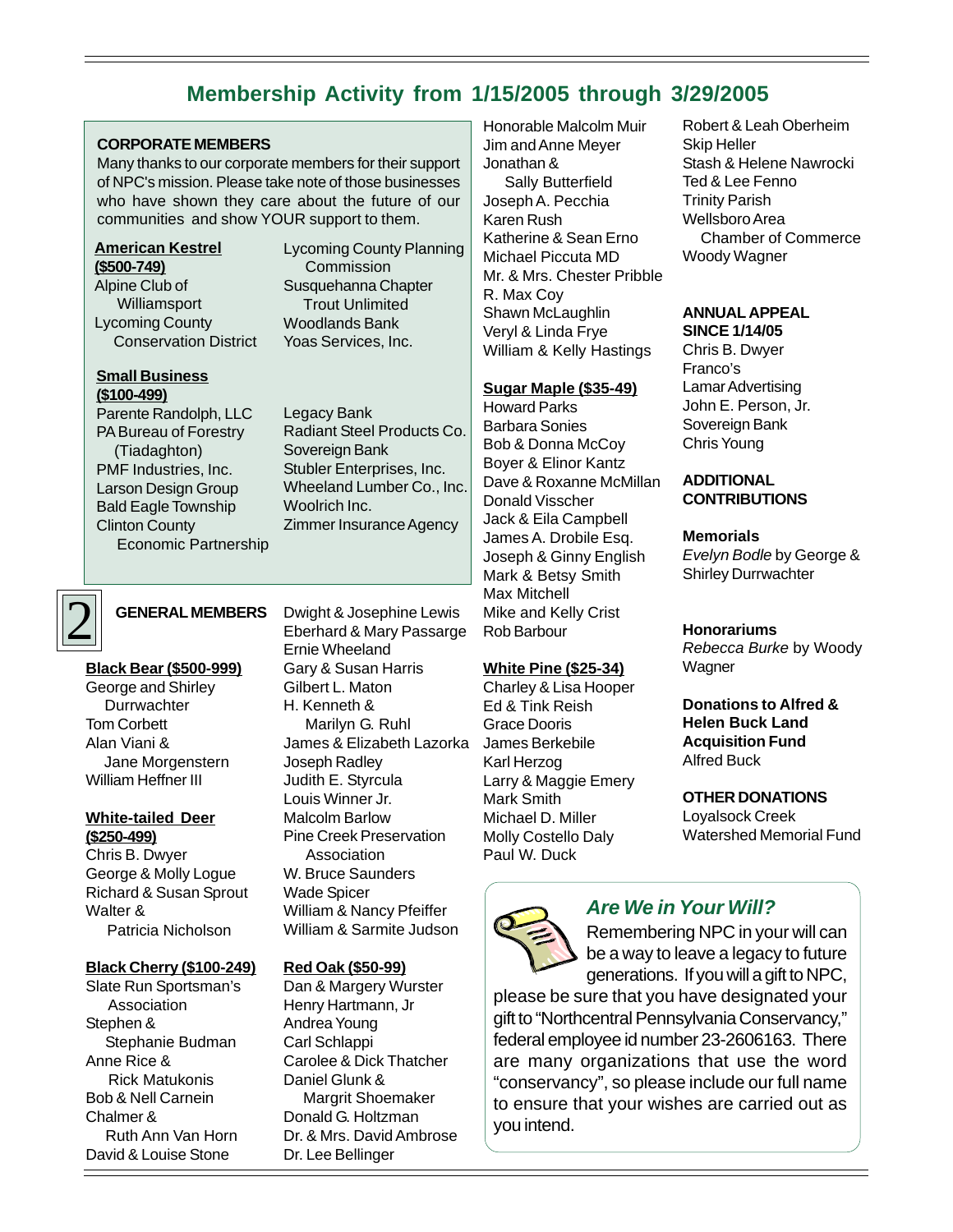# **New Land Protection Specialist Hired NPC Participates in Coalition**

In February of this year Nellie Bhattarai (pronounced "bought-a-rye") joined the team at NPC as a new full-time Land Protection Specialist.

Nellie grew up with parents Galen and Bonnie Ingram and three younger siblings Hannah, Jesse, and Jamie on a farm in the hills behind Clarkstown. Nellie's 13 years in the East Lycoming School District were followed by four more years of study at Penn State University in the Agricultural Sciences. Her bachelor degree is in Environmental Resource Management with a minor in Science/Technology/Society. Much of Nellie's free time in college was spent playing the trumpet in the Blue Band and being heavily involved in Christian Student Fellowship. Nellie's technical experiences include: wetland seed bank project; internship with DEP, water protection; Juniata watershed wetland status field research; and mushroom lab cultivation and harvesting.

 Four months after her May 2002 graduation from Penn State, Nellie began two years of Peace Corps service as a Soil Conservation Extension volunteer in Nepal. She lived in a rural part of the country and worked with the Nepali people at the community and individual level. Together they built stable stone community pathways to replace their eroding soil paths, built chimneys onto their mud cooking stoves to direct the harmful smoke away from their families and increase stove efficiency, built a biogas plant to utilize the methane (used as a cooking fuel) produced from the anaerobic decomposition of animal and human waste, and began family-sized cultivation of mushrooms and cardamom.

 And now, back in the area she grew up, Nellie has found a place with us at NPC. She looks forward to meeting and working with you!

*RIVER continued from page 1.*

Susquehanna River in Pennsylvania."

With the one-year designation, the West Branch will be the subject of a June Rivers Month poster, and an annual River Sojourn will be sponsored by DCNR and the Alliance for the Chesapeake Bay. The West Branch Sojourn, set for June 2-6, will travel from Keating (Clinton County) to Williamsport (Lycoming County).

If you can't make the Sojourn in June, try one of our kayak outings in July or August! The Susquehanna River Heartland Coalition is also planning a summer meeting to update the community on the river's health and what it is doing to monitor the river's quality.  $\mathbf{\hat{v}}$ 

Started in 2004, the Susquehanna River Heartland Coalition for Environmental Studies (SRHCES) is a collaboration composed of college/university faculty and representatives from local government and community organizations. The group works together to research and improve water quality and address other environmental concerns related to the Susquehanna River watershed. Faculty partners have expertise in biology, environmental science, geology, and other scientific and liberal arts studies. The following is a full list of participating organizations: Bloomsburg University of Pennsylvania, Bucknell University, Central Pennsylvania Forum for the Future, Kings College, Lock Haven University of Pennsylvania, Lycoming College, Northcentral Pennsylvania Conservancy, Pennsylvania Department of Environmental Protection, SEDA-Council of Governments, and Susquehanna University.

NPC was asked to participate because of its work on the Lower West Branch Susquehanna River Conservation Plan, and the role land conservation plays in improving and maintaining water quality. The group is

planning to hold a summer open house to provide the general public with information and an overview on the river's health. If you are interested in being contacted by e-mail when the meeting is set, please send a message to events@npcweb.org and we'll notify you as more information becomes available.

# **Big Pine Trail Hike: August 13**

This August 13th hike will follow the Big Pine Trail through the Tiadaghton State Forest's Miller Run Natural Area. The trail parallels Pine Creek from Jersey Mills to Cammal, sometimes close to the shore and sometimes high above the stream. Along the way we will pass through NPC's Fisher Tract project – a NPC coordinated acquisition that became part of the Tiadaghton State Forest.

We will take a look at an old flagstone quarry, as well as check out some of the work the Civilian Conservation Corps did in the 1930s, and visit part of the grade of the Cammal and Black Forest Railroad – maybe even glimpse a river otter or black bear.

If Pine Creek is low enough we will wade across at the end of this five mile hike, so bring old sneakers if you don't want to get your good boots wet. Don't forget to bring your lunch!

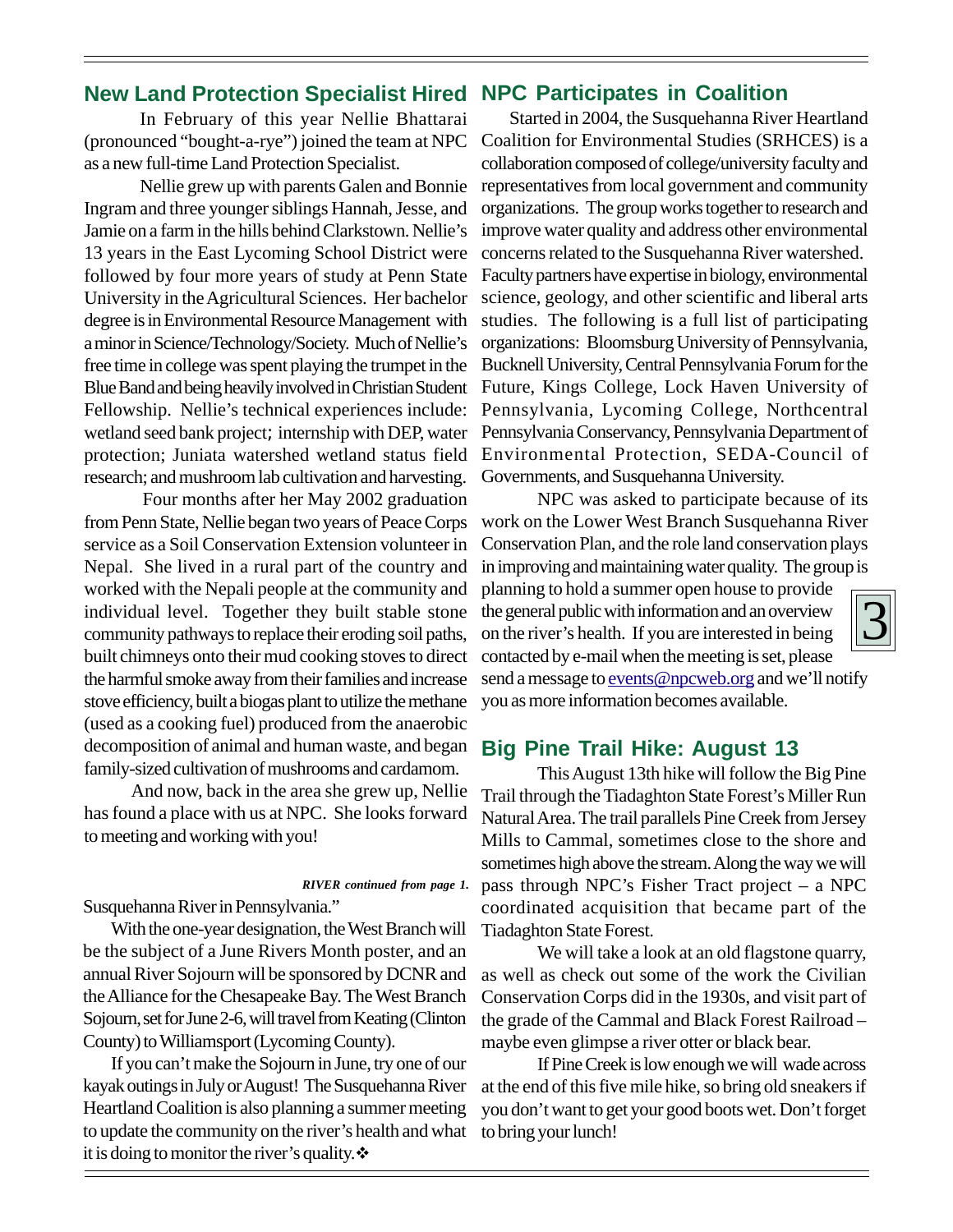

# **NPC Birthday Bash: A Pine Creek Watershed Conservation Fun-Filled Celebration Plan Update**

 Thank you to all the members who attended NPC's 15<sup>th</sup> Birthday Party and Open House! Over 200 people came to visit with NPC's

staff, board, and volunteers. The evening was a great opportunity to meet supporters we have never met, and to introduce our organization to new people.

Ken Hunter displayed his art and was on hand to discuss his work, and Ron Beach provided artwork as well. The meeting room was filled wall to wall with wildlife and scenes of Pennsylvania's streams and forests. For at least one evening, NPC housed the best collection of wildlife art around!

Thank you to Wegmans and Pepsi for donating the evening's refreshments. The group of young NPC supporters who congregated in Nellie's office reported that the cake was great. Thanks also to Gail Zimmerman and Fish Real Estate for the moving van that served as storage for the meeting room furniture. Winstraw Cards and Gifts provided help with the decorations and



Lycoming County Planning loaned us easels to help with our displays. The sisters of Gamma Sigma Delta provided their time and talent at the face painting station. Thank you to all who contributed to this celebration!

*CONSERVATION continued from page 1.*

land by limiting such donations to the owner's "basis" that is, the cost of the land plus any capital improvements made over the years.

The Impact on Land Trusts: If enacted, these proposals would severely set back land trust's conservation work. Saving land is often the primary motivation for donating a conservation easement, but we know that tax deductions enable many more people to donate.

Please Help *Today:* You must act today, because the Northcentral Pennsylvania Conservancy depends on the tax incentives the Joint Committee on taxation has attacked. Letters to your US Senators and Representative asking them to help in fighting these proposals are essential. Your local opinion does count. Draft letters and more information—including how to email or write your elected officials are on the LTA Web Site at www.lta.org. *For more information, see http:/ /www.lta.org/publicpolicy/ppc.htm.*!

Progress has been made with the Pine Creek Watershed Conservation Plan. The Steering Committee took various required sections and formed a subcommittee to work on each section. A draft of the entire plan was provided to an editor on April 1 and work is now underway to ensure consistency, nonrepetition, and accurate spelling.

A series of public meetings are being planned for mid-July to present the draft plan. These meetings are being planned to have an open house format to allow interested individuals to stop in on their way home from work, or when convenient. The plan will be available on-line and in hard copy at various locations throughout the watershed for review. There is a 30-day comment period, so don't worry if you don't have time to read the full plan before the meetings.

After the mid-July meetings and the comment period, the committee will work to edit and update the plan based on the community feedback. The goal is to present the final plan sometime this fall, and complete the plan by the end of the year.

# **Mark Your Calendars Now: Summer Kayak Outings**

Yes, it's time to think of summer and a lazy Saturday spent paddling (well, hopefully more floating than paddling) on the Susquehanna River. This year NPC has scheduled two kayak outings with Canoe Susquehanna. Allen and Betsy will be guiding the trip, providing kayak rentals, and shuttling participants and their boats.

We haven't set the river segments we'll be paddling, however each trip will cover a different section of the river somewhere between Montoursville and Northumberland. I know that isn't very specific, but we're discussing several segments and haven't made a firm decision yet.

The first trip will be held July 16 and the second

trip is planned for August 27. If you are interested in having your name on the e-mail list for more information, send an e-mail to events@npcweb.org. We will provide more details as we begin to firm things up.

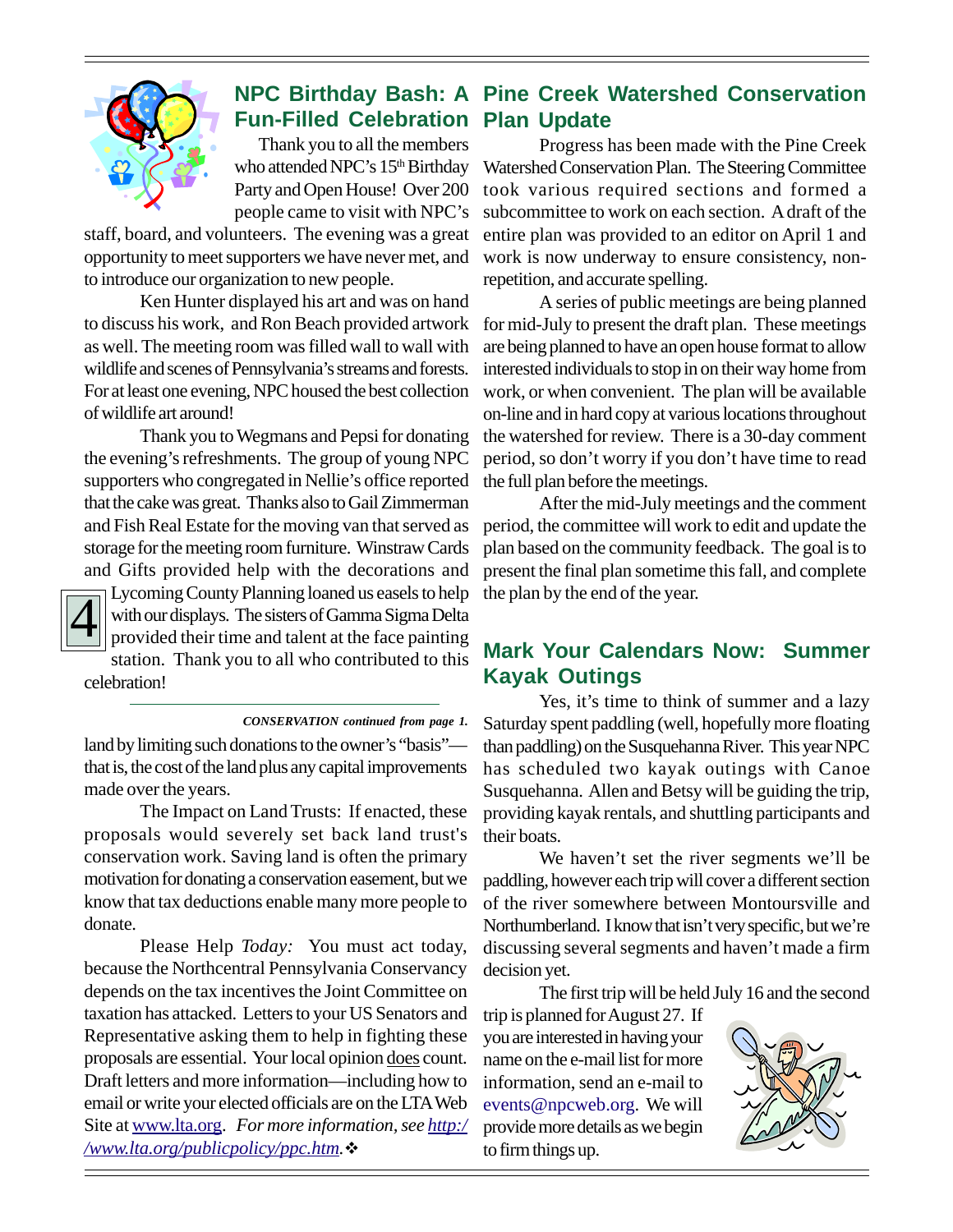# **NPC Celebrates Fifteen Years of Conservation**

*The following letter from NPC Chairman of the Board, George Durrwachter, DMD,*



*appears in the Fifteenth Anniversary Booklet that is available to all NPC members. If you do not receive your publication in the mail, please contact the NPC office.*

As you look and read through our accomplishments over the last fifteen years, THINK what might have happened had the Northcentral Pennsylvania Conservancy not been formed. The more than 9,000 acres we conserved could have been developed and the open spaces they represent gone forever.

We are very proud of our past record, however, it is so exciting to look forward. We have much more to do. Not only is the work in land protection, but we also want to educate people about what we do. In other words, let's get our story told!

This amazing success story could not have been told without the initial support of the Williamsport-Lycoming Chamber of Commerce and the financial support of the First Community Foundation of Pennsylvania (formerly the Williamsport-Lycoming Foundation) and the many participating partners. It goes without saying our staff has been outstanding; we have a very dedicated and diverse board, interested land donors and, of course, many committed contributors who support our mission with their dollars.

I would like to thank each and every one of you for your financial support over the years and trust that you will continue to be a generous proponent of the Conservancy because developmental pressures will not lessen as we move into this new century. Future generations will thank you for your generosity and I personally thank you too.

Signed,

*Dr. George A. Durrwachter, DMD* Chairman of the Board

# **Annual Celebrity Waiter Night Event Another Success**

NPC's annual Celebrity Waiter Night 2005 was again a successful event for the Northcentral Pennsylvania Conservancy. The Herdic House owners, Gloria and Marsha Miele, and their staff were extremely helpful and did a great job of keeping the Celebrity Waiters on track, on task, and the food on the tray.

This year's event featured Rick Mason (PennDOT), Rick Gahr (attorney-at-law), Mark Shuman (Clear Channel Communications), John Best (formerly of Buckeye Pretzel), Ed Alberts (Ralph S. Alberts Company), Jerry Walls (Lycoming County Planning), Dr. Bill Judson, Sam Judson, Mike Wolf (Textron Lycoming), Dr. Angie Haas (Susquehanna Health System), Jack Kramer, and Brian Haas (Jersey Shore Hospital and former NPC board member).

Blair Brothers Goldsmiths donated a yellow gold bracelet set with 3 rhondolite, cabochon garnets. The item was raffled off that evening with Linda Alberts being the lucky winner.

Thank you to everyone who attended and helped make the evening a success!!



#### *STAFF continued from page 1.*

fundraising, membership programs, and continue with administrative functions and some land protection work. The other full-time position would be a land protection position, focusing on achieving the conservation goals set out in the strategic plan. The two part-time positions would remain the same, a bookkeeper/administrative person (Connie Livingston) and a land stewardship person monitoring the easements (Charlie Schwarz).

The search for someone to fill this new full-time position began. NPC received over 100 resumes in response to its advertising. Interviews and discussions were held for months before someone was brought on board, Nellie Bhattarai. (see related article on page 3.)

We're glad to have Nellie and her experience on staff, and hope you get a chance to meet her at the Annual Dinner. Be sure to read the article she wrote introducing herself.

Staff is working on preparing a document for our members outlining NPC's strategic plan. Watch for more information in the mail.  $\cdot \cdot$